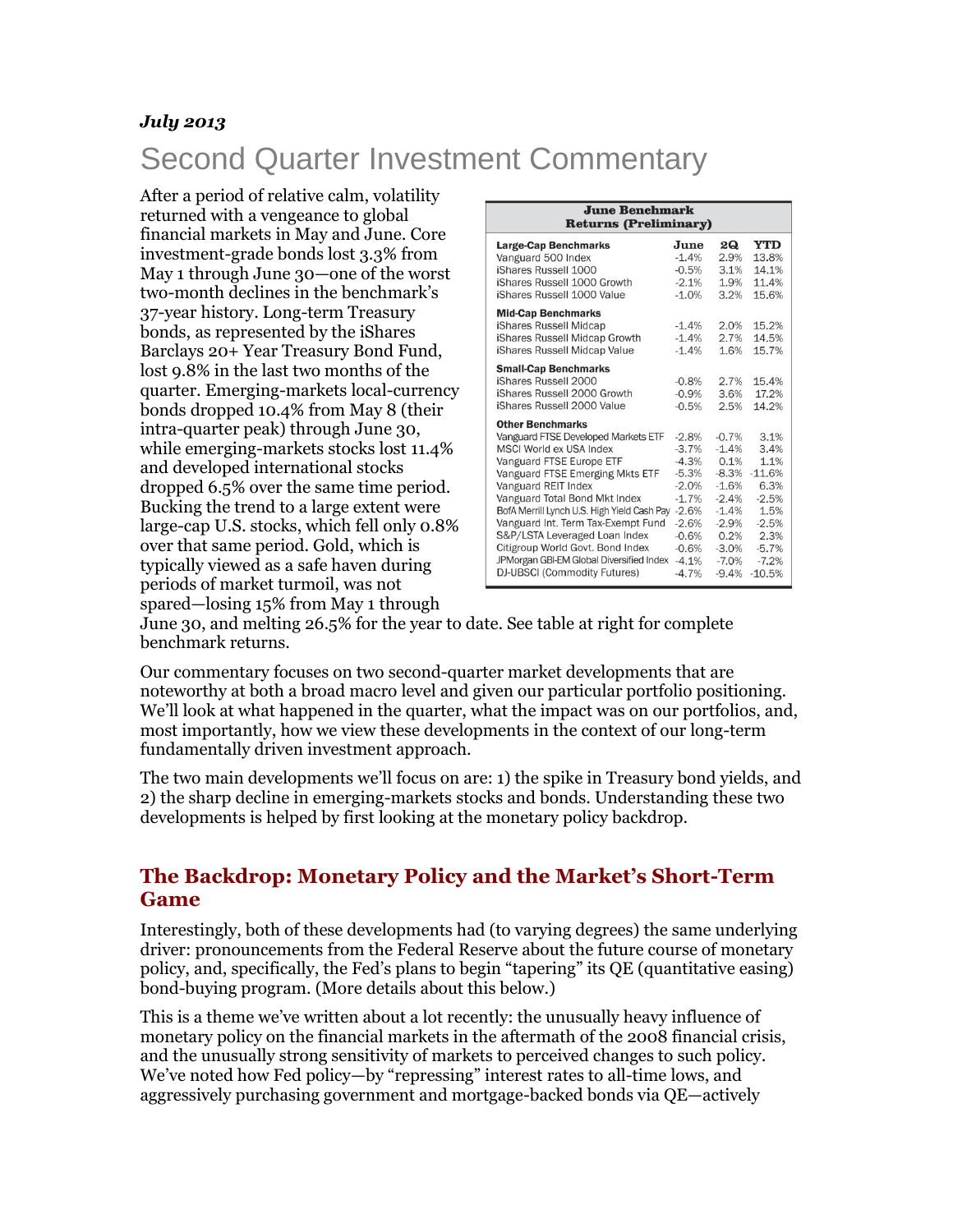encouraged (if not forced) investors to move out on the investment risk spectrum into higher-yielding, though riskier, asset classes. In our view, this helped to boost the U.S. stock market to levels beyond what was justified by the longer-term economic (earnings) fundamentals.

We noted that this behavior could certainly continue in a self-reinforcing cycle as long as the markets believed two things: 1) that the Fed would keep up their stimulative policies, and 2) that such policies were necessarily positive for stocks rather than, say, indicative of the severity of our economic problems. If so, as the markets moved higher, more and more short-term-oriented or performance-chasing investors would feel the urge to jump on the stock market bandwagon, propelling the market still higher and further divorcing it from its underlying longer-term economic fundamentals. In other words, the market could continue to overshoot to the upside, driven by short-term but ultimately unsustainable factors.

But that is a short-term, speculative "game" we do not play with our clients' assets. That approach is not part of our investment discipline, nor is it likely to yield consistent, sustainable success for most investors.

That does not mean that we ignore what the Fed is doing, how their policies might change, or what the implications might be for the economy and financial markets. But maintaining an awareness of different possible monetary policy scenarios and outcomes is very different from making portfolio decisions based on the confidence that we know which particular scenario will play out over the short-term *and* that we can get the timing right. Trying to ride the market's short-term momentum requires consistently buying at the right time and also selling before the forward momentum unwinds, typically caused by an unexpected catalyst, which can result in a swift and sharp decline.

We need only look at what happened with the recent spike in rates as an excellent example of how rapidly things can change and what can happen if you are a short-term investor and don't get the timing right.

#### DEVELOPMENT #1:

#### **Interest Rates Spike Higher**

On May 2, 2013, the 10-year Treasury bond yield hit a low of 1.63% for the year. The yield then rose steadily through May, ending the month at a 12 month high of 2.16%. After meandering the first half of June, the yield spiked sharply higher, hitting 2.6% on June 24—its highest level since early August 2011. As noted in the introduction, the rise in rates resulted in significant capital losses for bond investors (rising bond yields mean falling bond prices), reaching into the high single digits for long-term Treasury and TIPS bond funds, and low single-digit losses for the core bond index.



While this looks like a pretty dramatic increase, if you put it in the context of rates of the past 50 years, it is apparent how depressed rates still are relative to history. Data as of 6/30/13. Source: Board of Governors of the Federal Reserve System.

The driver of the sharp rise in yields was comments from Federal Reserve policymakers—culminating with Chairman Ben Bernanke's June 19 press conference—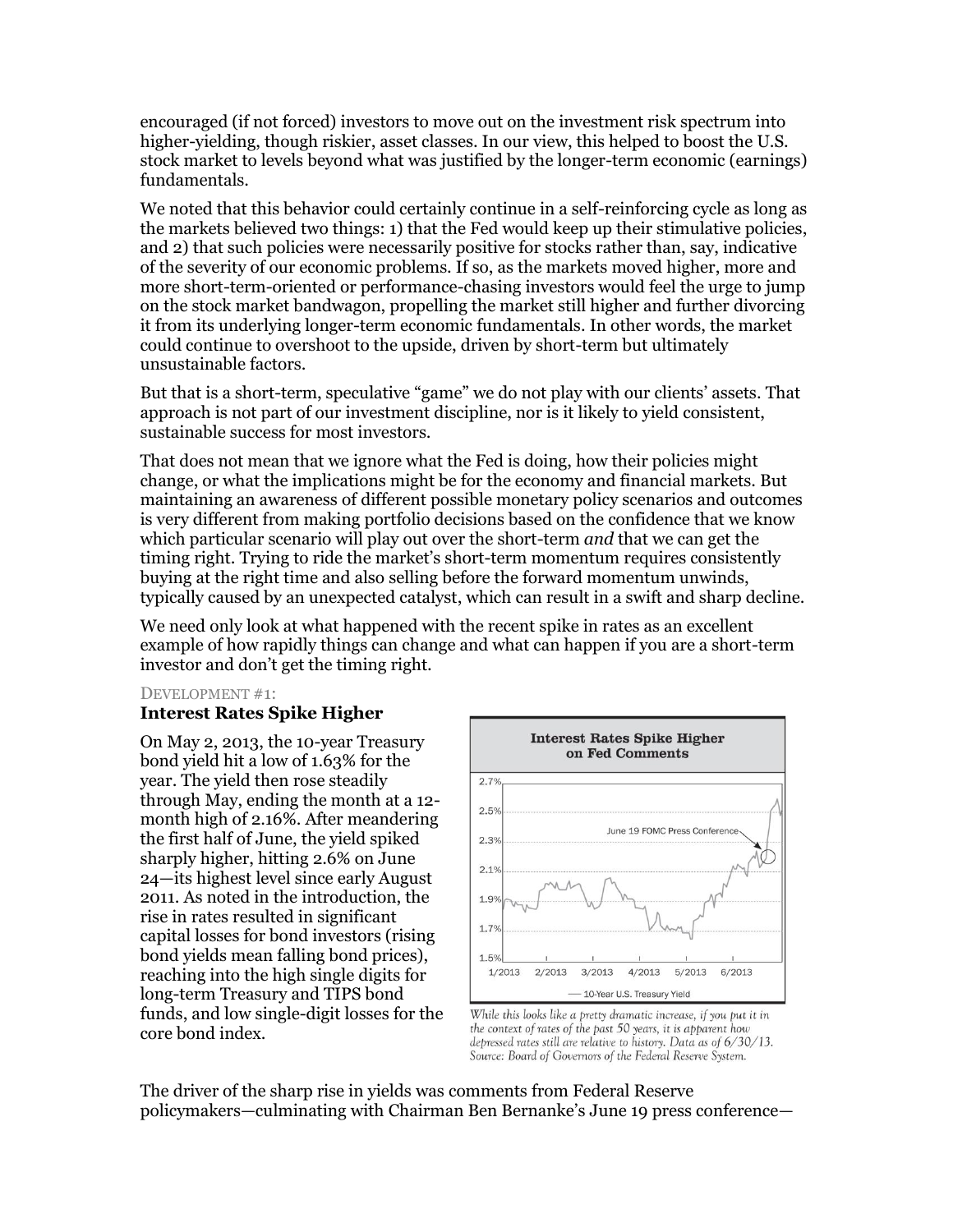indicating that the Fed might begin to slow ("taper") the pace of its monthly bond purchases sooner than had been expected, perhaps as early as this September. (As a reminder, under the current open-ended QE program, which was launched last fall, the Fed has been buying \$85 billion of Treasury bonds and government agency mortgagebacked securities each month. The goal is to suppress borrowing costs, mortgage rates in particular, and ultimately stimulate economic growth and employment. While we believe this most recent QE program has goosed stocks and other financial asset prices higher, its real economic benefit appears muted.)

Specifically, Bernanke said:

The committee currently anticipates that it would be appropriate to moderate the monthly pace of purchases later this year; and if the subsequent data remain broadly aligned with our current expectations for the economy, we would continue to reduce the pace of purchases in measured steps through the first half of next year, ending purchases around midyear. In this scenario, when asset purchases ultimately come to an end, the unemployment rate would likely be in the vicinity of 7%, with solid economic growth supporting further job gains.

Bernanke likened tapering to "letting up a bit on the gas pedal as the car [i.e., economy] picks up speed." He also tried to make it clear (again) that this tapering road map is not set in stone and would be contingent on incoming economic data. He specifically said that if the Fed's growth and employment forecasts turned out to be too optimistic (as they have consistently been since the financial crisis), the Fed could stop tapering and even increase its bond purchases again (step back on the accelerator). He also reiterated that even with a cessation of QE in mid-2014, monetary policy would remain stimulative for a considerable period because the Fed would not begin to increase short-term interest rates (i.e., step on the brakes) from their current near-zero percent level until unemployment fell to *at least* 6.5%, as long as inflation and inflation expectations remain low (in the 2%–2.5% range). The current consensus among the Federal Reserve Board members is that such a rate hike won't happen until 2015.

Despite Bernanke's best efforts to manage market expectations and communicate that the process of ending QE does not mean an actual tightening of monetary policy, investors saw it a different way, resulting in the bond market sell-off and a spike in interest rates. In a nutshell, investors' fears that rates would rise (and bond prices fall) as a result of a less-expansive Fed policy caused them to sell bonds, thereby causing rates to rise just as they feared. As TrimTabs Investment Research recently reported, bond mutual funds and exchange-traded funds had \$72.8 billion in outflows from June 1 through June 25, smashing the previous record monthly outflow of \$41.8 billion in October 2008, during the depths of the financial crisis. Prior to June, bond funds had registered net inflows for 21 consecutive months.

Thirty-year fixed mortgage rates, which are a specific target of QE, also jumped sharply from a low of 3.4% on May 1 to 4.6% on June 25. Thus, the Fed's optimism about economic growth/recovery, which led Fed policymakers to conclude they could begin ending QE, might in fact become a headwind to that growth. Rising borrowing costs and falling asset prices could ultimately short-circuit the economic recovery and, in turn, the tapering process.



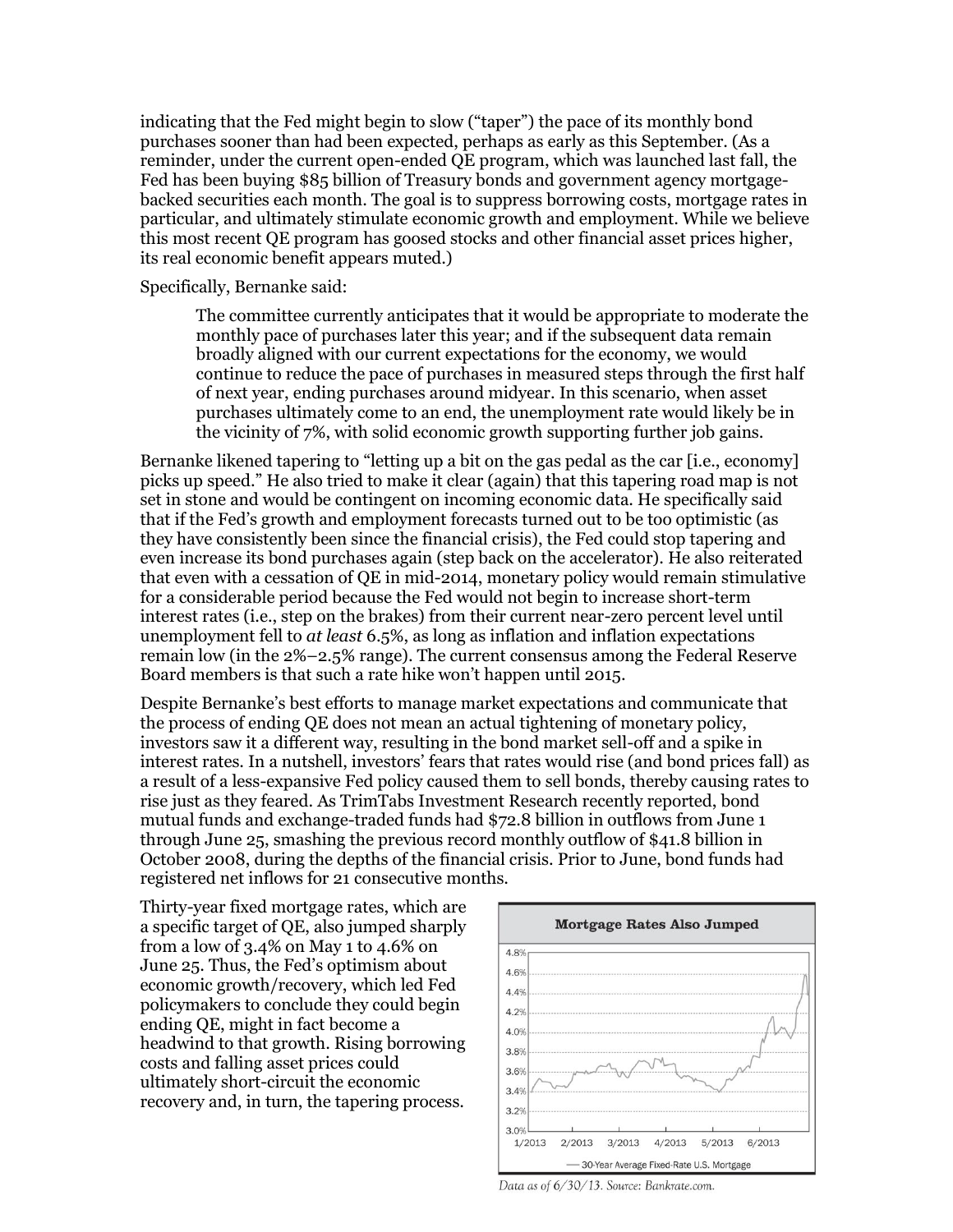This is just part of the broader challenge the Fed faces as it tries to unwind its unprecedented post-crisis monetary policies without causing any major market or economic disruptions. At best, we are confident in saying, the "exit" will be a very bumpy road, with meaningful risks of policy errors and unintended consequences.

#### DEVELOPMENT #2:

### **Emerging-Markets Bonds and Stocks Sharply Declined**

The second key development last quarter was the sharp sell-off in emerging-markets stocks and emerging-markets local-currency bonds, and their continued underperformance this year relative to U.S. stocks. From their intra-quarter high in early May through their low in late June, the emerging-markets stock index lost 15% and emerging-markets local-currency bonds dropped 14%. In comparison, U.S. stocks fell just 2.5% over that period.



Emerging-markets stocks shed 15% from their intraquarter high in early May. Data as of 6/27/13 (Index 1/1/13=100). Source: Morningstar.



Emerging-markets currency index lost 4.9%, peak-to-trough. Higher interest rates caused an unwinding of the carry trade, contributing to the depreciation of emerging-markets currencies against the U.S. dollar. Data as of 6/27/13 (Index  $1/1/13 = 100$ ). Source: Morningstar.

As always, there were numerous drivers of the performance of emerging-markets assets during the quarter, but clearly the rise in interest rates in the United States, and the Fed's tapering announcements were key factors. These developments, along with news that the Japanese central bank was not planning to further expand its own QE program, triggered a general unwinding of the "carry trade," in which investors (mostly short-term traders and hedge funds) borrow the currencies of countries with low-yielding debt and/or depreciating currencies (such as the Japanese yen) and invest in higheryielding/appreciating currency investments, such as emerging-markets local-currency bonds. As the carry trade unwound, prices on emerging-markets local-currency bonds dropped, yields rose, and emerging-markets currencies depreciated against the dollar. Thus, emerging-markets local-currency bonds were hit with the double whammy of falling bond prices *and* falling currencies.

In addition to the markets' worries about reduced central bank liquidity, ongoing concerns about a general slowdown in emerging-markets growth and disappointing economic data out of China in particular, as well as fears of a liquidity/credit crunch there (with interbank short-term lending rates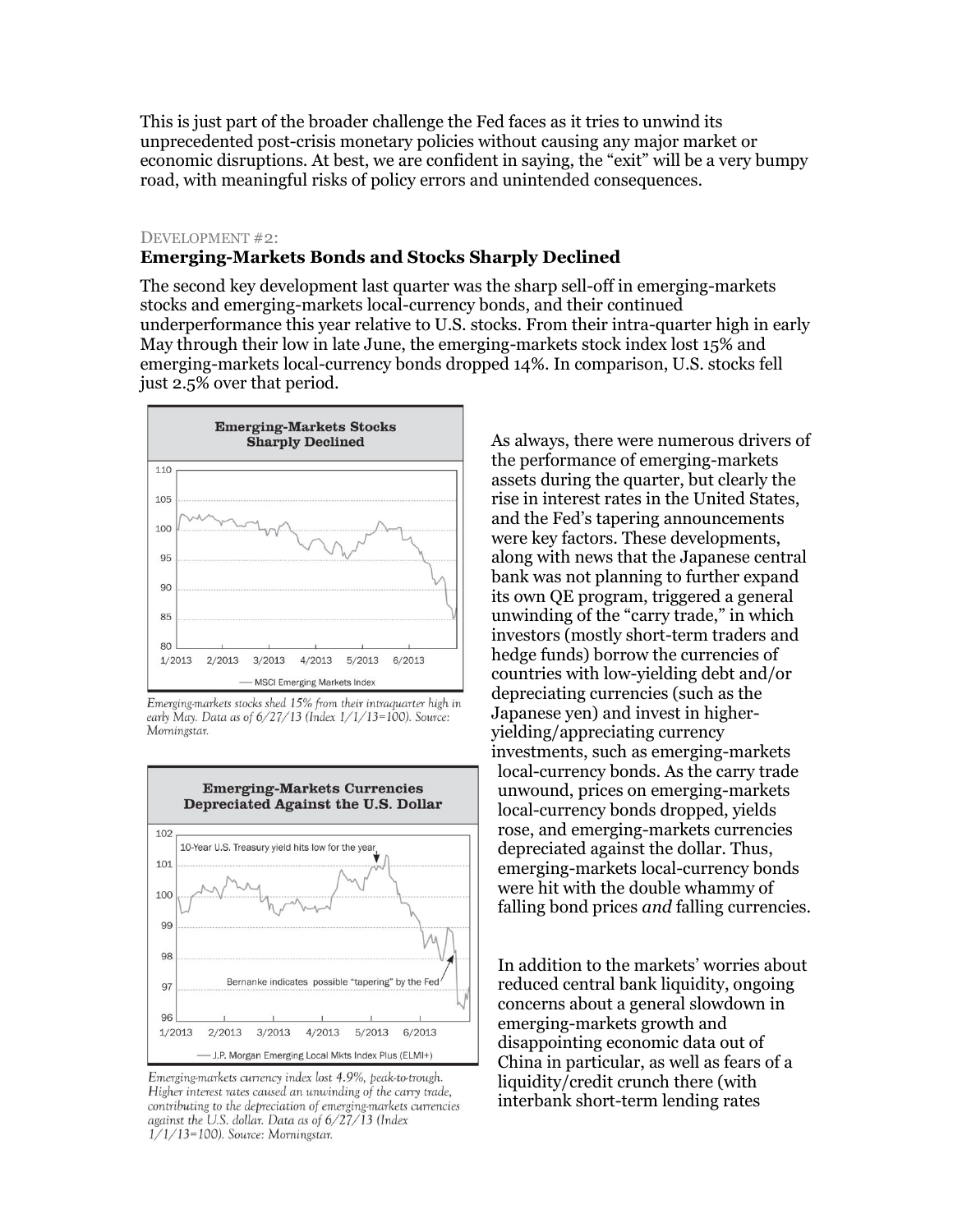

Data as of  $6/27/13$  (Index  $1/1/13=100$ ). Source: Morningstar.

spiking to record highs), weighed on emerging-markets stocks during the quarter. In contrast, investors seemed to be getting more optimistic about U.S. economic and growth prospects, lending support to the U.S. market.

## **How Did These Key Market Events Impact our Portfolios in the Second Quarter?**

These two market developments had opposite effects on our portfolios: we were helped by the first and hurt by the second.

#### HIGHER INTEREST RATES AND OUR BOND ALLOCATIONS

As we've discussed in previous commentaries, for the past few years the fixed-income portion of our balanced portfolios have been positioned for what we expect to be a longer-term trend of rising interest rates. We have been tactically underweight to core bond funds and have a large allocation to more flexible, unconstrained and/or absolutereturn-oriented fixed-income funds. We've also held a position in floating-rate loan funds in our most conservative portfolios to further reduce those portfolios' exposure to interest-rate risk.

As a result of this positioning, our fixed-income portfolios held up better than the bond benchmark through the sell-off in the core fixed-income markets. As an example, the average second quarter loss for the non-core bond funds that we use in our portfolios (PIMCO Unconstrained, Osterweis Strategic Income, Loomis Bond) was 0.9%, and our floating-rate loan funds dipped 0.1%. This compares to a 2.5% loss for the core bond index.

Although our portfolios are underweight to core bond funds due to our expectation for a sustained period of rising rates, we have maintained exposure to core bonds in our balanced portfolios as a hedge against an economic downturn, deflation, or some unforeseen event that would lead to increased risk aversion among investors and a flight to quality assets (as core U.S. bonds are traditionally perceived to be). Of our two actively managed core bond fund holdings, PIMCO Total Return significantly trailed the benchmark in the second quarter (by its exposure to emerging-markets bonds and TIPS), while DoubleLine Total Return beat the index.

Putting it all together, our overall domestic fixed-income positioning added value again for the quarter versus the benchmark. This has also been the case over the longer-term multi-year periods we've owned these funds, and this is the time horizon over which we are most focused for our investment decisions.

#### EMERGING-MARKETS SELL-OFF

Turning to the developments in the emerging markets, our positioning was a negative for the quarter. First, we were hurt by the tactical position in emerging-markets localcurrency bonds that we hold in our balanced portfolios (initially added to our strategies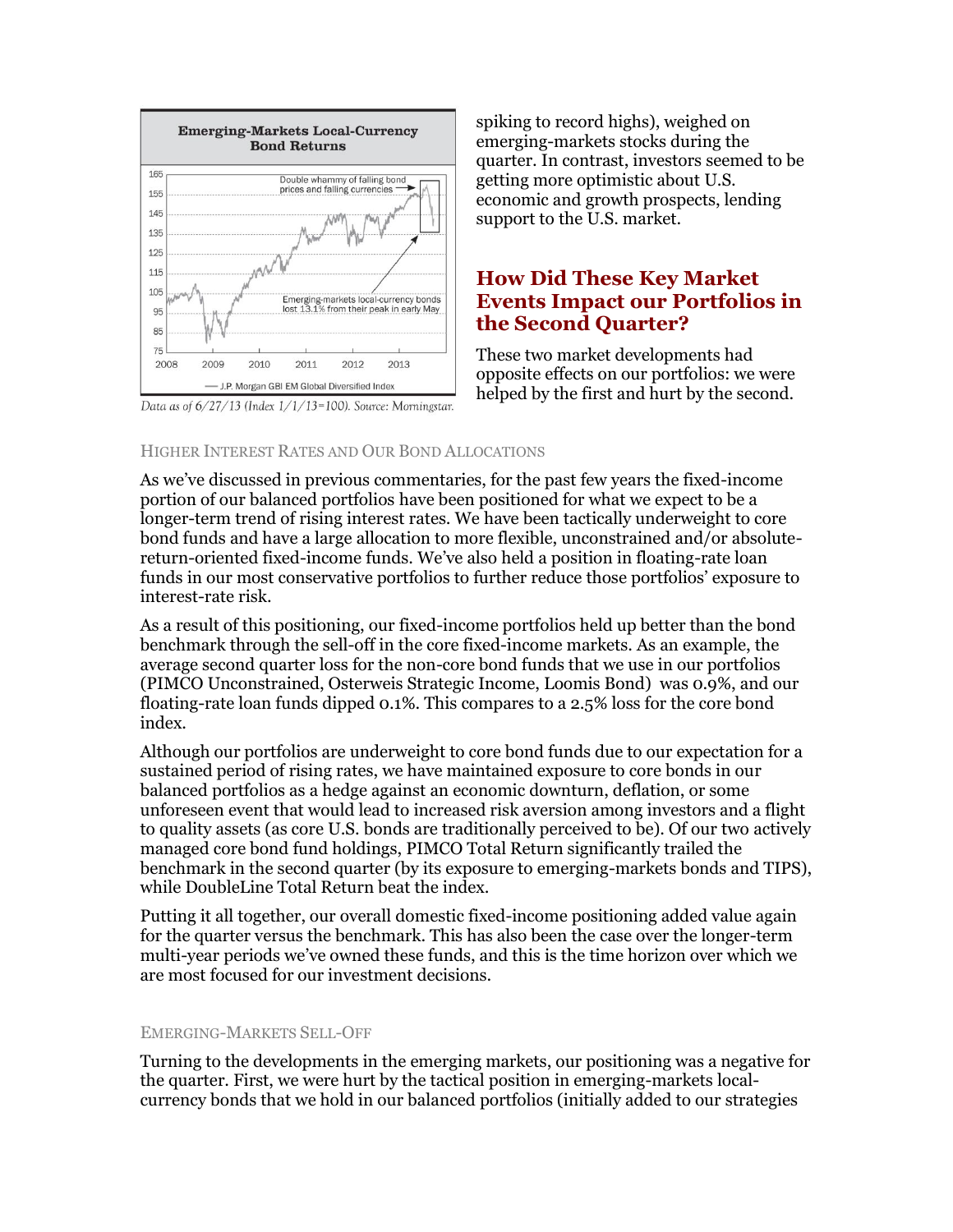in 2009). Our emerging-markets local-currency bonds position is being funded from U.S. and international stocks because we view these bonds as having less risk than global equities (although significantly more risk than our other bond funds), but more attractive return prospects from current levels in our base case scenario. In most multimonth periods when emerging-markets local-currency bonds post significant negative returns, we would expect global stocks to perform at least as badly and likely worse, as has been the case historically. But as noted above, emerging markets meaningfully underperformed developed stock markets in the second quarter. We don't expect this trend to persist.

Second, we have also been tactically overweight to emerging-markets stocks as a share of our overall global equity exposure compared to the emerging-markets' share in our strategic equity allocations. Put differently, our balanced portfolios are tactically underweight to equity risk *overall*, but all of that underweight is coming from an underweight to U.S. and developed international stocks, while we have a full allocation to emerging-markets stocks. This was a major headwind to performance given the wide differential in returns for emerging-markets stocks versus U.S. stocks during the quarter.

These two opposing forces combined with other aspects of our positioning, such as our overall equity underweight, resulted in more muted short-term results overall for our portfolios. However, as we will discuss in the next section, we view this short-term performance in the context of our longer-term views and objectives for our portfolios.

### **Time Arbitrage—Taking Advantage of the Market's Short-Term Focus**

Having spent most of this commentary talking about what happened in the last quarter and how it impacted our short-term portfolio performance, we now want to turn to what we view as the much more important topic, which is to put these *short-term* developments in the context of our *long-term* investment discipline and portfolio management approach. Often our inclination is to not even discuss short-term (quarterly) portfolio performance because we think such a short-term focus for many people is a major impediment to attaining long-term investment success. That is, by constantly reacting to every jump, dip, and wiggle in the markets and their own portfolio's performance, many investors lose sight of their long-term investment objectives. As such, they risk becoming part of the emotional investing herd—jumping into areas of the market that have already had a run of strong performance, or panicking and selling out of assets *after* they have had a sharp downturn, i.e., being "whipsawed" by the markets—also known as "buying high and selling low."

In order to try to inoculate ourselves against these natural behavioral tendencies, our investment approach evaluates investment opportunities over a multi-year time horizon. We think this is an important part of our investment edge. Other successful long-term, value-driven investors have referred to this as "time arbitrage"—meaning having a long enough investment time horizon to be able to take advantage of the market's shortsightedness and mispricing of assets due to transitory factors, greed, and fear. This happens both on the upside when assets become overvalued due to irrational exuberance, and on the downside when an asset class may become a compelling longterm investment due to extreme short-term pessimism.

In order to benefit from time arbitrage one must move away from the market herd (because by definition the short-term herd behavior is what is creating the long-term opportunity). And to do that successfully requires discipline, analytical ability to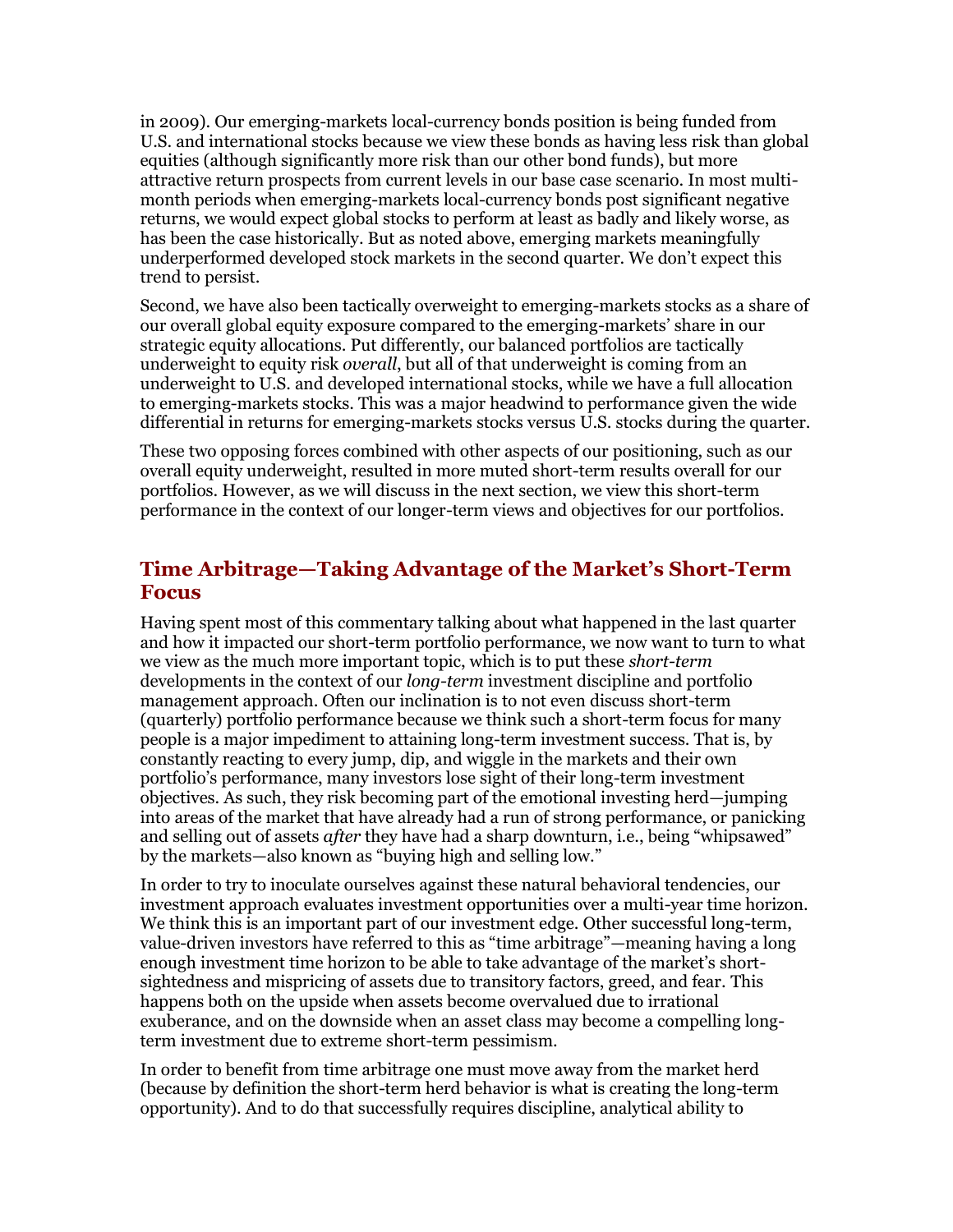accurately assess the opportunity, confidence to act independently from the herd, and patience and conviction to maintain one's positions—*as long as one's analysis suggests the long-term opportunity remains compelling*—during the inevitable periods of portfolio underperformance.

We think it also requires being intellectually honest about what we can and cannot know— when to have the conviction to act on our analyses, but to not be overconfident given that the future is inherently uncertain. So we consider a number of different potential scenarios or outcomes in our analysis, what the potential risks are (both in terms of probability and magnitude), and where our analysis could turn out to be wrong. If the facts and circumstances and our analysis do change, we have the intellectual flexibility to unwind a position and move on. In such circumstances it's important not to dig in one's heels and become contrarian for contrarian's sake—crossing the fine line from "discipline" into "stubbornness." We reiterate all of these aspects of our strategy, which likely sound very familiar to our clients, because in times of market volatility it is all the more important to step back and see the broader context and goals of our strategy.

### HAVE OUR VIEWS OR PORTFOLIO POSITIONS CHANGED AS A RESULT OF THE SECOND QUARTER DEVELOPMENTS?

As we write this, the events of the past quarter have not materially changed our longerterm asset class views or risk assessments. Consequently, our tactical portfolio positioning has not changed. To the extent the recent market volatility continues, our analysis of the relative risks and returns may change, and we are currently evaluating this with respect to emerging-markets asset classes in particular. But first let's recap our fixed-income views in light of the recent bond market upheaval.

**Our Fixed-Income View:** The recent spike in interest rates is consistent with our longer-term expectation that rates will rise and that returns to core bonds will be extremely low, if not slightly negative over the next five years, across all of the scenarios we think are likely to play out. (Even if rates don't rise, starting from a roughly 2% yield for the core bond index basically guarantees a very low total return.) Our underweight to core bonds was driven by our five-year expected-returns analysis, and that remains our view today even after the recent yield spike, with core bonds still likely to deliver very low single-digit returns over the next five years.



The following chart further illustrates the unattractiveness of core bonds currently. It

shows that while yields are near all-time lows, duration—which measures how sensitive bond prices are to changes in interest rates—has never been higher. This is due to high levels of new debt issuance coming to market with low coupons and long maturities. This combination of low coupons and long maturities is adding interest-rate risk to the core bond index at a time when potential returns are depressed. In other words, the interest-rate risk of owning the core bond index has never been higher and the return potential for taking on this risk is very, very low.

Data as of 6/20/13. Source: BofA/Merrill Lynch Investment Grade Bond Index.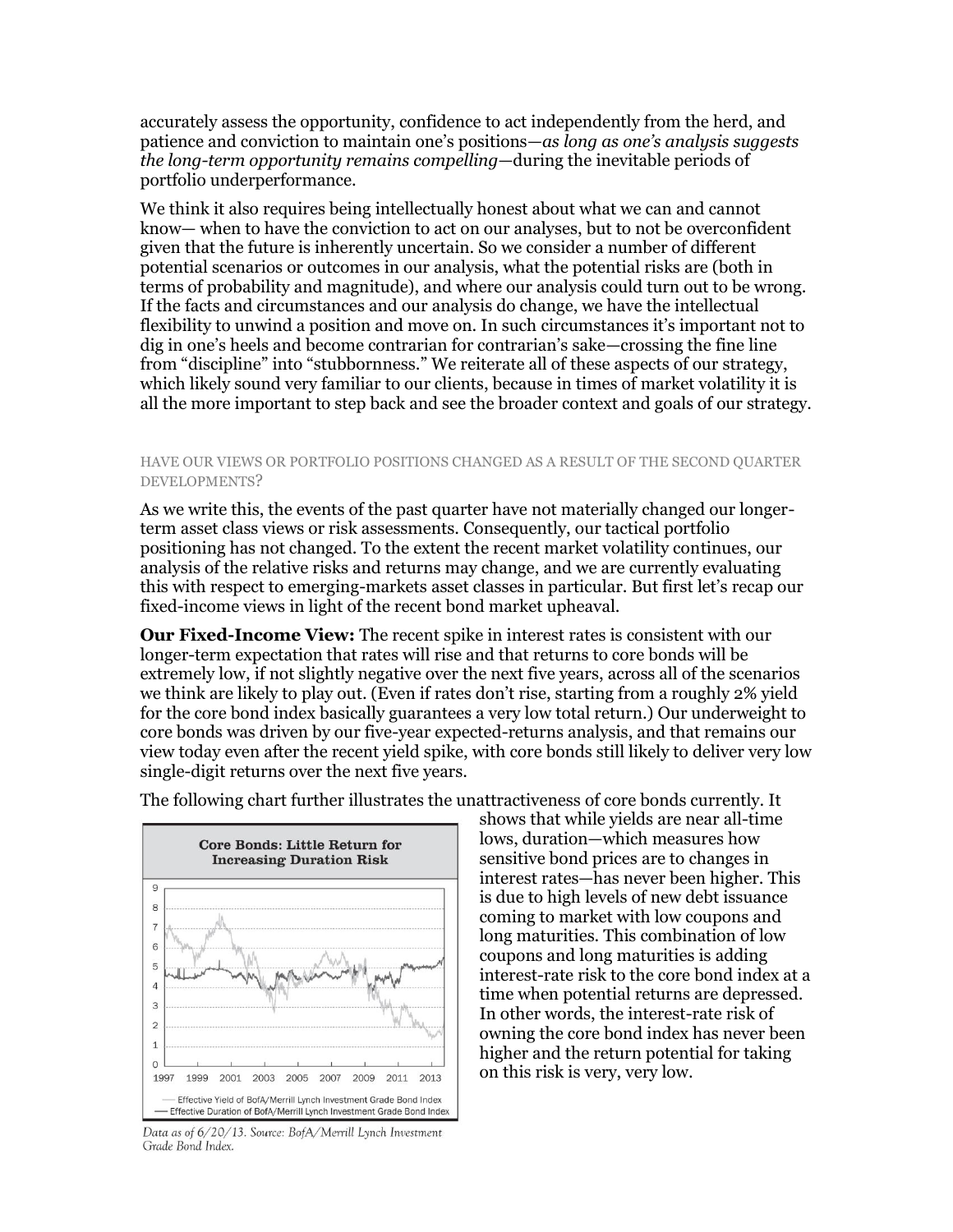We want to emphasize that while we continue to expect rates to be higher five years from now, we do not try to precisely predict when or by how much rates will increase or what the trigger might be (e.g., an earlier than expected tightening of Fed monetary policy, stronger economic growth, higher than expected U.S. inflation, a weakening in investor perception of the creditworthiness of the U.S. government, some combination of the above, or something else completely unexpected). Although predicting (i.e., guessing) where the 10-year Treasury yield will be at year end or month end might be a fun game (at least for some people!), we don't think anyone can consistently get it right and we don't base our investment decisions on such prognostications.

We would also note that within the context of a longer-term uptrend, we won't be surprised if rates come back down somewhat from current levels in the near term as markets further digest the Fed's message and intentions. A key data point driving Fed policy is inflation, so it is worth highlighting that the Fed's preferred inflation measure the PCE (personal consumption expenditure) price index—has dropped to a year-overyear rate of just 1.1%, which is the lowest inflation rate in its 50-plus year history and well below the Fed's 2% long-term target. There is still significant slack in the economy (U.S. GDP is well below its potential) and wages—a key driver of inflation—are stagnant. The U.S. dollar has also strengthened recently, which is another disinflationary factor.

Therefore, we don't see any strong drivers of inflation in the near term; and much more importantly, neither does the Fed—they are currently projecting core inflation to be at or below 2% through at least 2015. As such, we would not expect rates to continue their sharp spike higher from here based on the economic fundamentals. There is also the selfcorrecting mechanism of the markets as higher bond yields start to attract buyers back into the market creating upward pressure on prices (and downward on yields). In fact,

several bond managers we respect have said they view the recent market sell-off as overdone and creating some attractive bond-picking opportunities. If rates do reverse course, that would be a short-term headwind for some of our absolute-returnoriented bond funds—and we are fine with that given our longer-term outlook—but it would benefit our core bond holdings. On the other hand, it is certainly possible that short-term market momentum/investor sentiment carries rates higher in the near term, in which case we'd expect our overall fixed-income position to continue to perform relatively well in the short term (as we've seen), as well as over our tactical five-year time horizon.



Data as of 5/31/13. Source: U.S. Department of Commerce, Bureau of Economic Analysis.

**Our Emerging-Markets View:** Just as interest rates might continue to spike higher driven by investor sentiment and market momentum, the negative impact on emergingmarkets stocks and emerging-markets local-currency bonds could continue as well over the shorter term. But in this case we think the markets are overreacting to short-term developments that we don't think take into account the longer-term, positive economic fundamentals and attractive absolute return potential for these emerging-markets asset classes. We also continue to view them as more attractive than U.S. stocks on a relative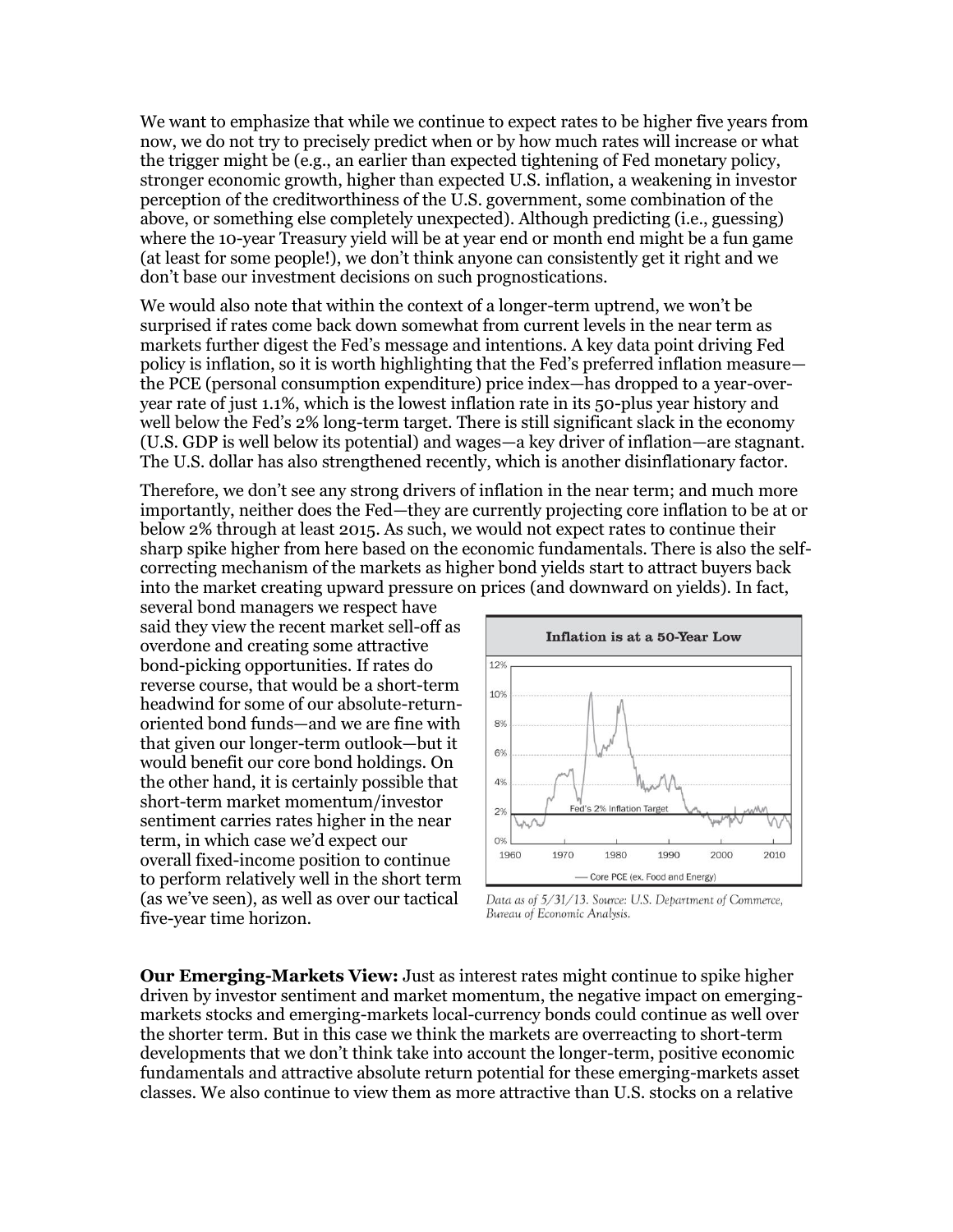risk and return basis across our scenarios. Therefore, we are maintaining our positions in emerging-markets stocks and local-currency bonds in the face of their recent performance pressures.

With regard to emerging-markets local-currency bonds, our longer-term assessment remains that the asset class should generate returns at least in the high single digits in our base case scenario of slow global economic growth with downside risk of roughly half that of stocks. The key driver of our return expectation is their mid- to upper-single-digit current yield. We also are assuming a modest (roughly 1%) additional return from emerging-markets currency appreciation versus the dollar. In addition to their attractive longer-term return potential, we continue to view emerging-markets local-currency bonds as a good hedge against the risk of a general dollar decline and/or unexpected inflation in the United States. We continue to implement our emerging-markets localcurrency bond position via the PIMCO Emerging Local Bond fund.

Our discussions with global fixed-income investors whom we respect have supported the view that much of the recent sharp decline in emerging-markets local-currency bonds has been driven by negative supply/demand "technicals" (i.e., the rapid unwinding of the carry trade in relatively illiquid emerging-markets debt markets) rather than due to any significant degradation of their underlying fundamentals (e.g., their superior long-term economic growth, productivity, and better balance sheets), which are our focus.

For example, Mike Gomez, portfolio manager of PIMCO Emerging Local Bond, told us, "We've had a great deal of investment in emerging markets in the last four years and when the markets start to get rattled, the window for those who want to exit gets significantly smaller. Generally speaking, I think some of the moves we've had in emerging markets are consistent with a technical purge." Similarly, Matt Eagan of Loomis Sayles observed, "When you start to see that unravel—levered investors just unwinding those [emerging-markets currency] trades—the fundamentals go out the window." Both Loomis Sayles and PIMCO see attractive longer-term opportunities in emerging-markets local-currency bonds, as do we. We did not/do not own this asset class as a short-term carry trade, so we did not rush for the exits as the events last quarter unfolded.

Moving on to emerging-markets stocks, our base-case scenario analysis indicates potential annual returns in the low double digits over the next five years. This is an attractive potential return in absolute terms (taking into account emerging-markets equity risk) and significantly better than our low single-digit return estimate for U.S. stocks in that scenario. In our First Quarter Investment Commentary we outlined how we derive our return estimates for both U.S. and emerging-markets stocks, and that analysis still applies.

While we believe the emerging-markets stock market sell-off this year is overdone and shortsighted, we are cognizant of potential fundamental risks to our emerging-markets thesis that could turn out to be more severe or longer lasting. For example, the risk of a sharp economic slowdown in China is something we have written about frequently over the past few years and it continues to factor into our decision making. Thus far, it has prevented us from having a larger overweighting to emerging-markets asset classes. If this risk scenario plays out—e.g., if China's credit bubble and related excesses in real estate and infrastructure spending were to unwind violently, similar to what happened in the United States and Europe in 2008—then our base-case scenario assumptions and emerging-markets equity return estimates would likely prove optimistic.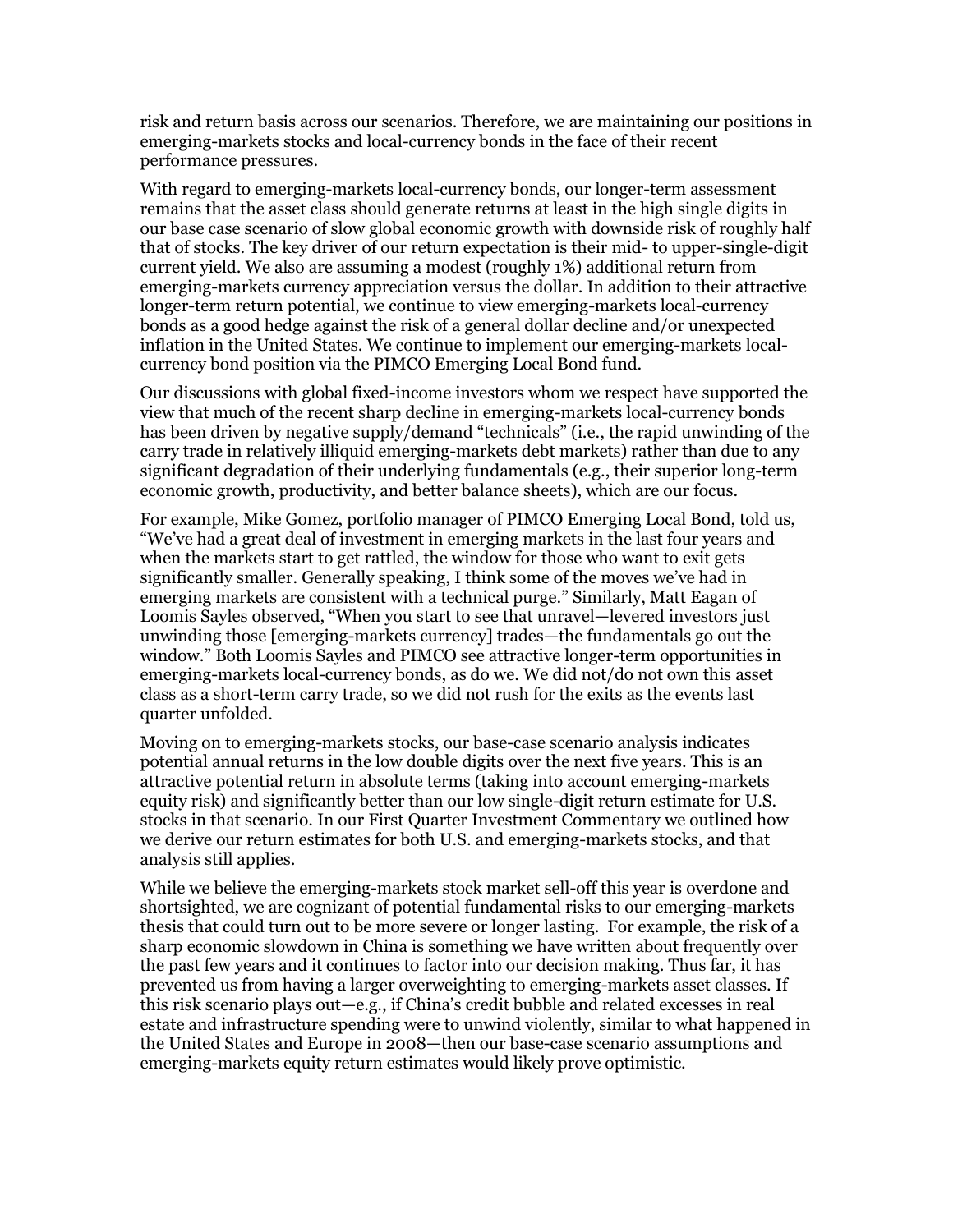Another risk we are keeping an eye on is the potential for high inflation or stagflation in emerging markets. This is not a material concern in our minds right now, but we are alert to this possibility, which if it played out would likely cause us to reduce the valuation multiple we place on emerging-markets earnings (and therefore likely reduce our estimated five-year returns).

As we weigh these and other potential risks against the attractive return potential for emerging-markets stocks and emerging-markets local currency bonds across a range of scenarios (including some more positive outcomes than our base case), we continue to believe that our overweight to these asset classes will add return over our five-year horizon. At the same time we are not ready to increase our dedicated emerging-markets exposure at current market levels given these risks.

**Brief Comments on Our U.S. Stock Exposure and Rising Interest Rates:** We are also maintaining our underweight to U.S. stocks in our balanced portfolios. (The underweight ranges from 9%–11%, depending on the portfolio.) The S&P 500 fell 4% in the day and a half after Bernanke's June 19 press conference—a reaction many market commentators compared to the withdrawal symptoms of an addict hooked on the drug of QE. Whether or not that is just a short-term overreaction to the Fed statements, or the beginning of a longer-term trend of rising interest rates and stock market declines, we'd reiterate that our underweight to U.S. stocks is not driven by a short-term view of the market, or by a specific concern that interest rates will continue to spike higher in the near term or that even a moderate but sustained rise in rates should cause a sharp market downturn. In fact, we don't think a moderate rise in rates from their currently very depressed levels would be reason in itself to become defensive about U.S. stocks. Rather, our underweight to U.S. stocks is driven by our analysis that at current levels the market is implicitly discounting too high a growth rate in corporate earnings over the next five years, and therefore is overvalued and likely to deliver subpar returns over that time horizon.

One other point regarding our U.S. stock exposure is the impact of rising rates on different sectors within the market. Specifically, as Empirical Research Partners recently noted, "High-dividend-yielding issues generally perform worse than the [overall] market during periods of rising rates, and that's been true again this time." Since the bottoming of Treasury yields at the beginning of May, stable, high-dividend-yielding stocks, such as utilities, have done very poorly. Should this trend continue, it may be a tailwind for our active U.S. stock fund managers in aggregate (as was the case in May). Many of them have been telling us for a while that they viewed these "defensive" sectors as generally overvalued because investors had bid up prices in search of higher-yielding equity alternatives to the suppressed bond yields. Instead, many of our managers were finding better stock-picking opportunities among companies with strong cash-flow yields and share buybacks (as well as dividends) within more economically sensitive (cyclical) sectors, such as financials, technology, and consumer discretionary.

# **Concluding Comments**

While it can be uncomfortable to see short-term losses in one's portfolio and financial markets falling across the globe, we actually welcome this recent market volatility as it has the potential to create more attractive, if not outright compelling, *long-term* investment opportunities if the investing herds overreact and cause markets to overshoot to the downside. We would like nothing more than to see riskier asset classes, such as U.S. stocks, fall back to levels where our analysis indicates they are at least reasonably